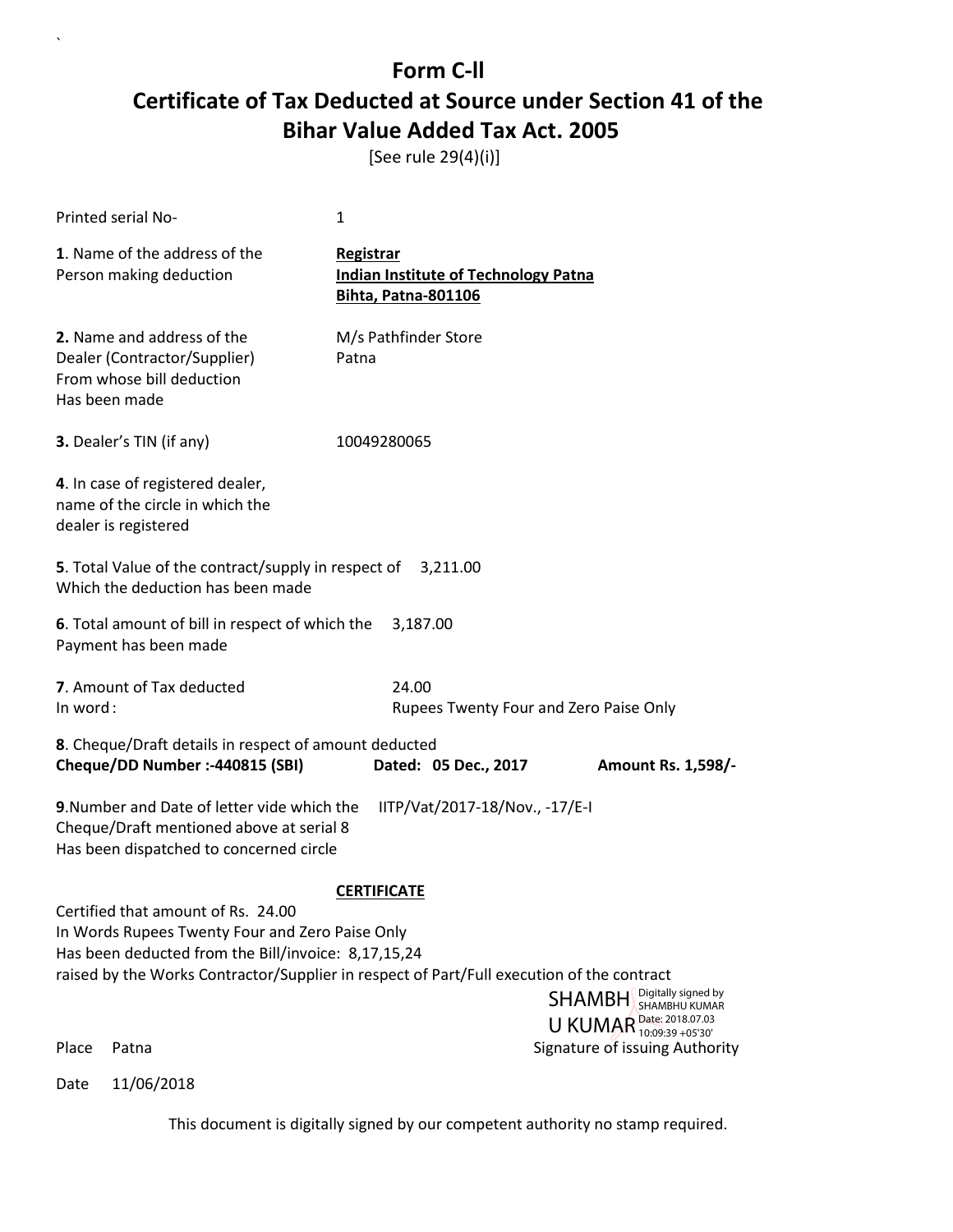[See rule 29(4)(i)]

 $\overline{\phantom{a}}$ 

|          | Printed serial No-                                                                                                                                                                                                                         | $\overline{2}$     |                                                                           |                                                                                   |
|----------|--------------------------------------------------------------------------------------------------------------------------------------------------------------------------------------------------------------------------------------------|--------------------|---------------------------------------------------------------------------|-----------------------------------------------------------------------------------|
|          | 1. Name of the address of the<br>Person making deduction                                                                                                                                                                                   | Registrar          | <b>Indian Institute of Technology Patna</b><br><b>Bihta, Patna-801106</b> |                                                                                   |
|          | 2. Name and address of the<br>Dealer (Contractor/Supplier)<br>From whose bill deduction<br>Has been made                                                                                                                                   | Sky net            | 162, Patliputra Colony, Patna-13                                          |                                                                                   |
|          | 3. Dealer's TIN (if any)                                                                                                                                                                                                                   | 10151248075        |                                                                           |                                                                                   |
|          | 4. In case of registered dealer,<br>name of the circle in which the<br>dealer is registered                                                                                                                                                |                    |                                                                           |                                                                                   |
|          | 5. Total Value of the contract/supply in respect of<br>Which the deduction has been made                                                                                                                                                   |                    | 4,420.00                                                                  |                                                                                   |
|          | 6. Total amount of bill in respect of which the<br>Payment has been made                                                                                                                                                                   |                    | 4,170.00                                                                  |                                                                                   |
| In word: | 7. Amount of Tax deducted                                                                                                                                                                                                                  |                    | 250.00                                                                    | Rupees Two Hundred Fifty and Zero Paise Only                                      |
|          | 8. Cheque/Draft details in respect of amount deducted<br>Cheque/DD Number :- 440815 (SBI)                                                                                                                                                  |                    | Dated: 05 Dec., 2017                                                      | Amount Rs. 1,598/-                                                                |
|          | 9. Number and Date of letter vide which the<br>Cheque/Draft mentioned above at serial 8<br>Has been dispatched to concerned circle                                                                                                         |                    | IITP/Vat/2017-18/Nov., -17/E-I                                            |                                                                                   |
|          |                                                                                                                                                                                                                                            | <b>CERTIFICATE</b> |                                                                           |                                                                                   |
|          | Certified that amount of Rs. 250.00<br>In Words Rupees Two Hundred Fifty and Zero Paise Only<br>Has been deducted from the Bill/invoice: 2403<br>raised by the Works Contractor/Supplier in respect of Part/Full execution of the contract |                    |                                                                           |                                                                                   |
|          |                                                                                                                                                                                                                                            |                    |                                                                           | Digitally signed by<br><b>SHAMBH</b><br>SHAMBHU KUMAR<br>U KUMAR Date: 2018.07.03 |
| Place    | Patna                                                                                                                                                                                                                                      |                    |                                                                           | Signature of issuing Authority                                                    |
| Date     | 11/06/2018                                                                                                                                                                                                                                 |                    |                                                                           |                                                                                   |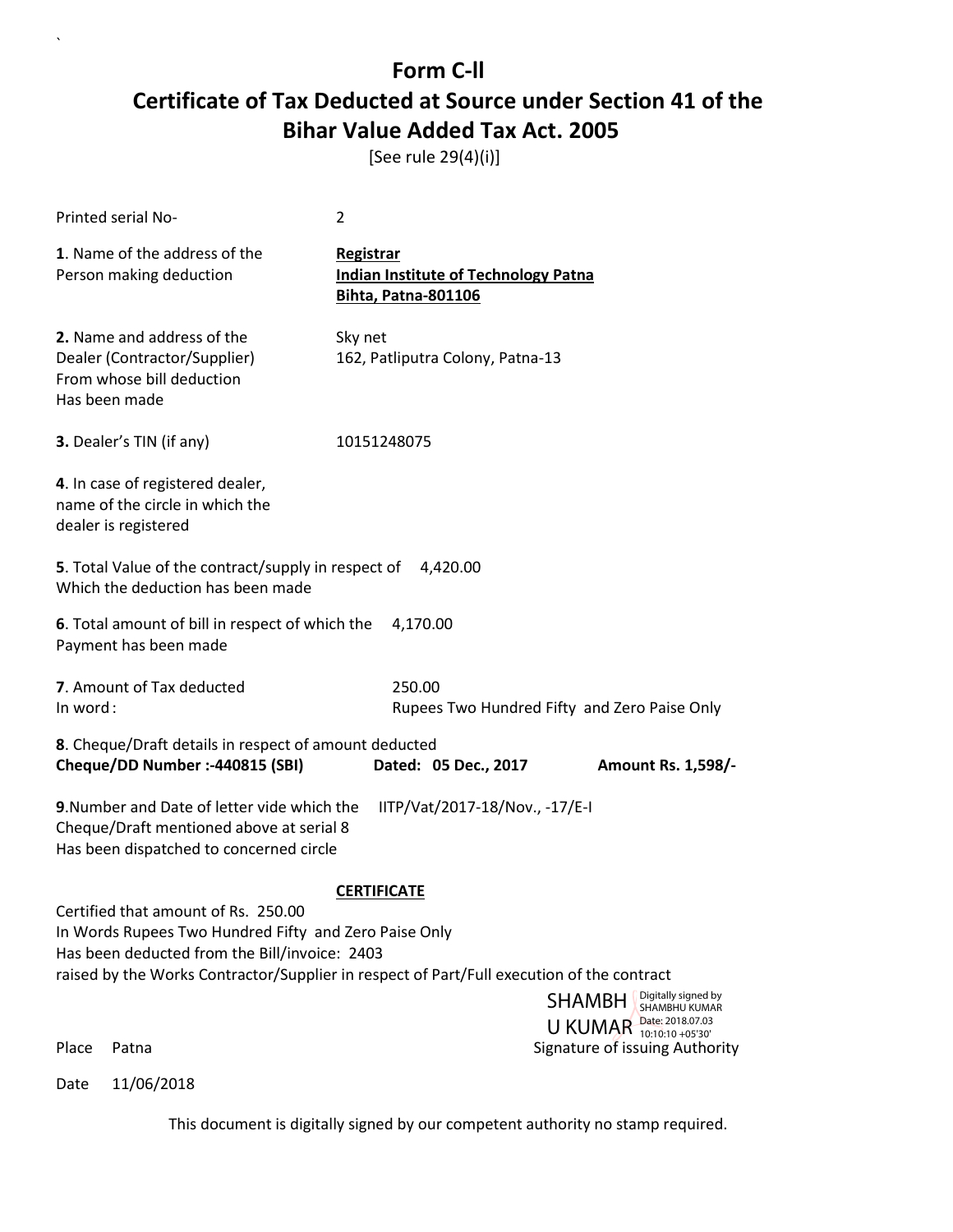[See rule 29(4)(i)]

 $\overline{\phantom{a}}$ 

| <b>Printed serial No-</b>                                                                                                                                                                                                                        | 3                                                                                             |  |  |  |
|--------------------------------------------------------------------------------------------------------------------------------------------------------------------------------------------------------------------------------------------------|-----------------------------------------------------------------------------------------------|--|--|--|
| 1. Name of the address of the<br>Person making deduction                                                                                                                                                                                         | <b>Registrar</b><br><b>Indian Institute of Technology Patna</b><br><b>Bihta, Patna-801106</b> |  |  |  |
| 2. Name and address of the<br>Dealer (Contractor/Supplier)<br>From whose bill deduction<br>Has been made                                                                                                                                         | M/S Ranjan Scientific Traders<br>A/7, Kamla Place, G.M.Road, Patna-01                         |  |  |  |
| 3. Dealer's TIN (if any)                                                                                                                                                                                                                         | 10105224097                                                                                   |  |  |  |
| 4. In case of registered dealer,<br>name of the circle in which the<br>dealer is registered                                                                                                                                                      |                                                                                               |  |  |  |
| 5. Total Value of the contract/supply in respect of 7,901.00<br>Which the deduction has been made                                                                                                                                                |                                                                                               |  |  |  |
| 6. Total amount of bill in respect of which the<br>7,454.00<br>Payment has been made                                                                                                                                                             |                                                                                               |  |  |  |
| 7. Amount of Tax deducted<br>In word:                                                                                                                                                                                                            | 447.00<br>Rupees Four Hundred Forty Seven and Zero Paise Only                                 |  |  |  |
| 8. Cheque/Draft details in respect of amount deducted<br>Cheque/DD Number :- 440815 (SBI)<br>Dated: 05 Dec., 2017<br><b>Amount Rs. 1,598/-</b>                                                                                                   |                                                                                               |  |  |  |
| 9. Number and Date of letter vide which the<br>IITP/Vat/2017-18/Nov., -17/E-I<br>Cheque/Draft mentioned above at serial 8<br>Has been dispatched to concerned circle                                                                             |                                                                                               |  |  |  |
| <b>CERTIFICATE</b>                                                                                                                                                                                                                               |                                                                                               |  |  |  |
| Certified that amount of Rs. 447.00<br>In Words Rupees Four Hundred Forty Seven and Zero Paise Only<br>Has been deducted from the Bill/invoice: 399<br>raised by the Works Contractor/Supplier in respect of Part/Full execution of the contract |                                                                                               |  |  |  |
|                                                                                                                                                                                                                                                  | Digitally signed by<br><b>SHAMBHU</b><br><b>SHAMBHU KUMAR</b>                                 |  |  |  |
|                                                                                                                                                                                                                                                  | Date: 2018.07.03<br><b>KUMAR</b><br>10:10:28 +05'30'                                          |  |  |  |
| Place<br>Patna                                                                                                                                                                                                                                   | Signature of issuing Authority                                                                |  |  |  |
| 11/06/2018<br>Date                                                                                                                                                                                                                               |                                                                                               |  |  |  |